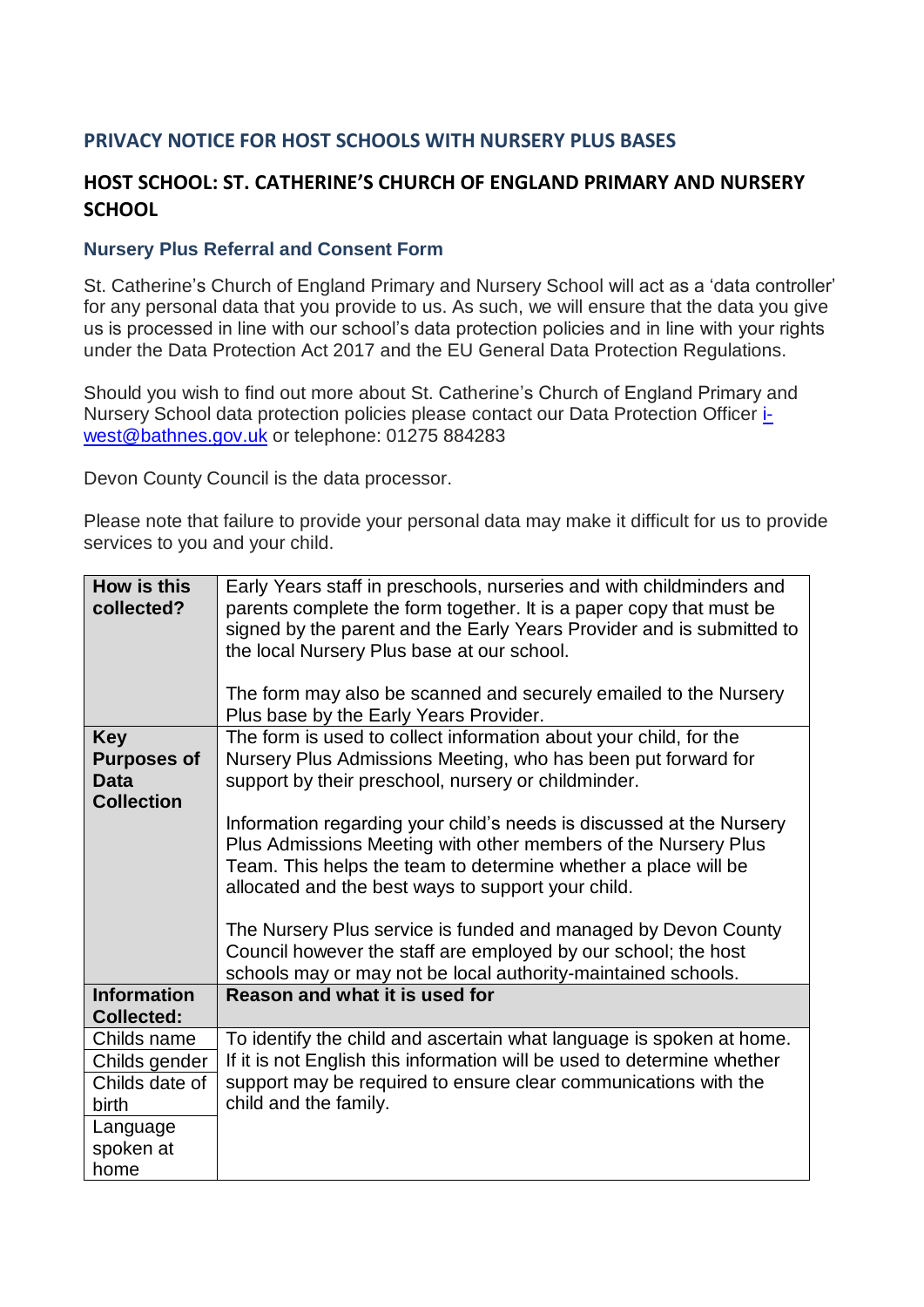| Is the child in<br>care, under a<br>special<br>guardianship<br>or protection<br>order or<br>adopted | These children are given a higher priority.                                                                                                                                                                                                                                                                                                                                                                                         |
|-----------------------------------------------------------------------------------------------------|-------------------------------------------------------------------------------------------------------------------------------------------------------------------------------------------------------------------------------------------------------------------------------------------------------------------------------------------------------------------------------------------------------------------------------------|
| Start date at<br>referring<br>provider<br>Sessions and<br>times<br>attended                         | The length and amount of time that the child has been attending the<br>provider will inform the referral process. For example, if a child has<br>only attended for a very short amount of time it may be decided that<br>they need more time to settle in or if a referral has been made after<br>the child has attended the provider for over a year more information<br>may be needed as to why the referral was not made sooner. |
|                                                                                                     | Sometimes it may be appropriate to advise that the number of<br>sessions attended is increased or reduced.                                                                                                                                                                                                                                                                                                                          |
|                                                                                                     | Attendance times are also helpful to know when planning support and<br>meetings.                                                                                                                                                                                                                                                                                                                                                    |
| Other<br>providers<br>attended and<br>start date                                                    | As above and we may also need to find out more about the child and<br>other provider.                                                                                                                                                                                                                                                                                                                                               |
| Is or has the<br>child been 2-<br>year-old<br>funded?                                               | The criteria relating to funded two-year olds may mean that a higher<br>priority for a Nursery Plus Place is given.                                                                                                                                                                                                                                                                                                                 |
| Does the<br>child receive<br><b>Early Years</b><br>Pupil<br>Premium?                                | The early years provider will be receiving extra money for your child if<br>they receive Early Years Pupil Premium funding. Knowing what<br>resources are already in place to support your child will inform the<br>decision-making process.                                                                                                                                                                                        |
| Has the child<br>had Let's Talk<br>More<br>intervention?                                            | The outcome of initial screen and of the re-screen will provide more<br>specific information to support the admissions decision.                                                                                                                                                                                                                                                                                                    |
| Is the child in<br>receipt of<br>Inclusion<br>Funding?                                              | If Devon County Council is providing Individual Inclusion Funding for<br>your child, the Nursery Plus team need to know what level the funding<br>is being given at to inform the referral process.                                                                                                                                                                                                                                 |
| All questions<br>under the<br>heading                                                               | The Nursery Plus team may need to contact other professionals<br>about assessments that have been made for your child or family.                                                                                                                                                                                                                                                                                                    |